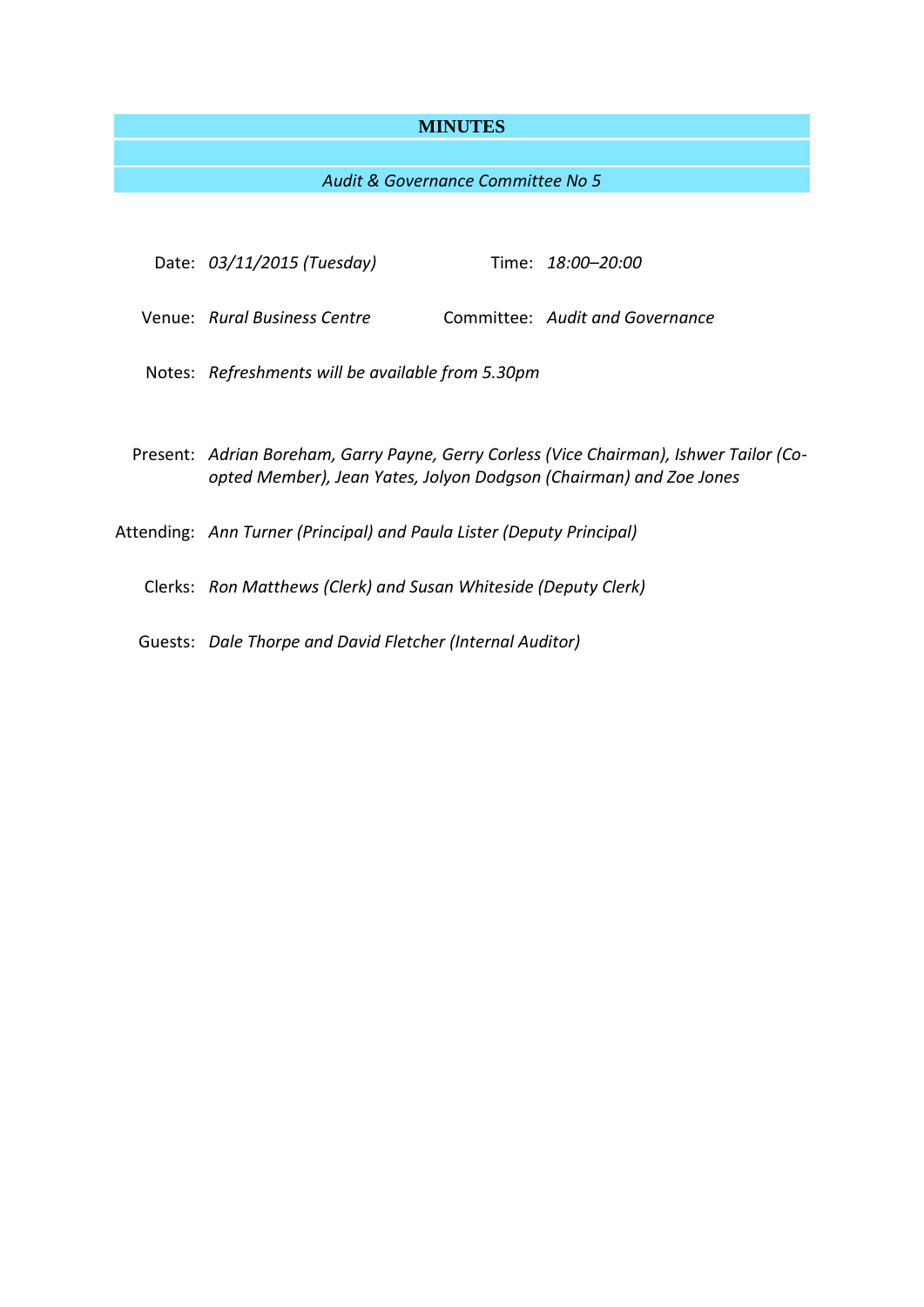## *Public* **Minutes**

Item number: Item description: (and category)

## **65.15** *Attendance of College Staff and Audit Representatives*

**Decision** In accordance with the current Constitution and Terms of Reference for the Audit & Governance Committee, the Committee is asked to confirm whether or not it wishes the College Management staff, and representatives from the Internal Auditors and Financial Statements Auditors to attend the meeting.The Deputy Principal Finance & Corporate Services and Student Governor, Zoe Jones were warmly welcomed to their first meeting of Audit & Governance Committee.

#### **Resolved:**

**That College Management staff, and representatives from the Internal Auditors and Financial Statements Auditors attend the meeting.**

- **66.15** *Apologies for Absence*
- **Record** All members of the Committee were in attendance at the meeting
- **67.15** *Appointment of Chair and Vice Chair of the Audit and Governance Committee*
- *Decision* The previous Chair Jolyon Dodgson had indicated he did not wish to stand again due to his impending retirement from the Corporation as his term of office would conclude on 31 December 2015 and this would be his final meeting of the Audit & Governance Committee. The current Vice Chair was nominated to take the position and Garry Payne was proposed for the Vice Chair position.

Audit & Governance wished to formerly register its appreciation to Jolyon Dodgson for his service and noted the exemplary manner in which tasks were undertaken.

Following due process it was

### **Resolved:**

- i. **That Gerry Corless be appointed Chair of Audit & Governance Committee for the academic year 2015 / 2016.**
- ii. **That Garry Payne be appointed as Vice Chair of Audit & Governance Committee for the academic year 2015 / 2016.**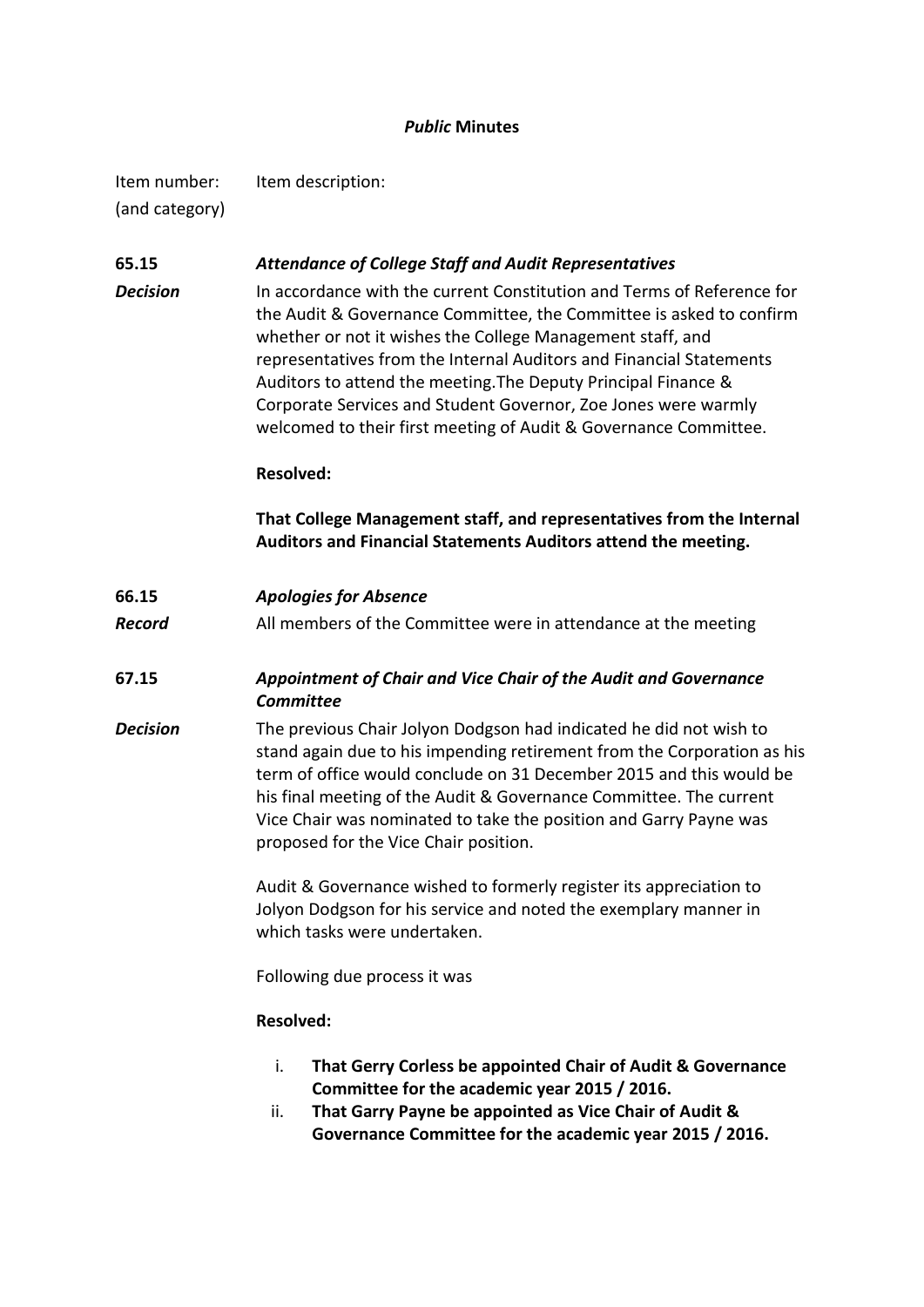# **68.15** *Minutes of the Previous Meeting*

*Decision* The public minutes of Audit & Governance meeting number 4, published on the Extranet, held on Tuesday 30 June 2015 were signed and agreed as a true and correct record of the meeting.

## **69.15** *Declarations of Interest*

**Record** There were no declarations of interest in respect of items on the public agenda.

# **70.15** *Financial Statements Auditors Report & Findings Statements and External Audit Findings Report for the Year Ended 31 July 2015*

# *Decision* The draft Report and Financial Statements for the year ended 31 July 2015 had been included to provide supporting information and would be considered at the Finance and Resources Committee meeting on 24 November 2015. Subsequently both documents would be presented to Corporation for its meeting on 15 December 2015 together with the recommendations from both Committees.

The Audit and Governance Committee gave consideration to the Audit Findings Report for the year ended 31 July 2015. Dale Thorpe, Audit Partner from the College Financial Statements Auditors RSM presented the report and responded to member questions.

The audit plan Addendum had been added to the report to notify members of the changes to the scope of the regularity assurance engagement following the publication of the Joint Audit Code of Practice (JACOP) in August 2015 which was after the Audit Plan had been approved. This had not affected the assurance approach but the level of assurance changes from reasonable to limited and gives a conclusion addressed to the College and the Skills Funding Agency rather than an opinion.The engagement letter will be updated prior to the signing of the accounts to reflect the changes.

The auditor confirmed RSM would sign the Opinion on the Financial Statements stating:In our view the Financial Statements: 'give a true and fair view of the state of the College's affairs as at 31 July 2015 and of the College's surplus of income over expenditure for the year then ended, and have been properly prepared in accordance with united Kingdom Generally Accepted Accounting Practice'

The Auditor confirmed RSM would sign the regularity conclusion, ' In the course of our work nothing has come to our attention which suggests that in all material respects the expenditure disbursed and the income received during the period 1 August 2014 to 31 July 2015 has not been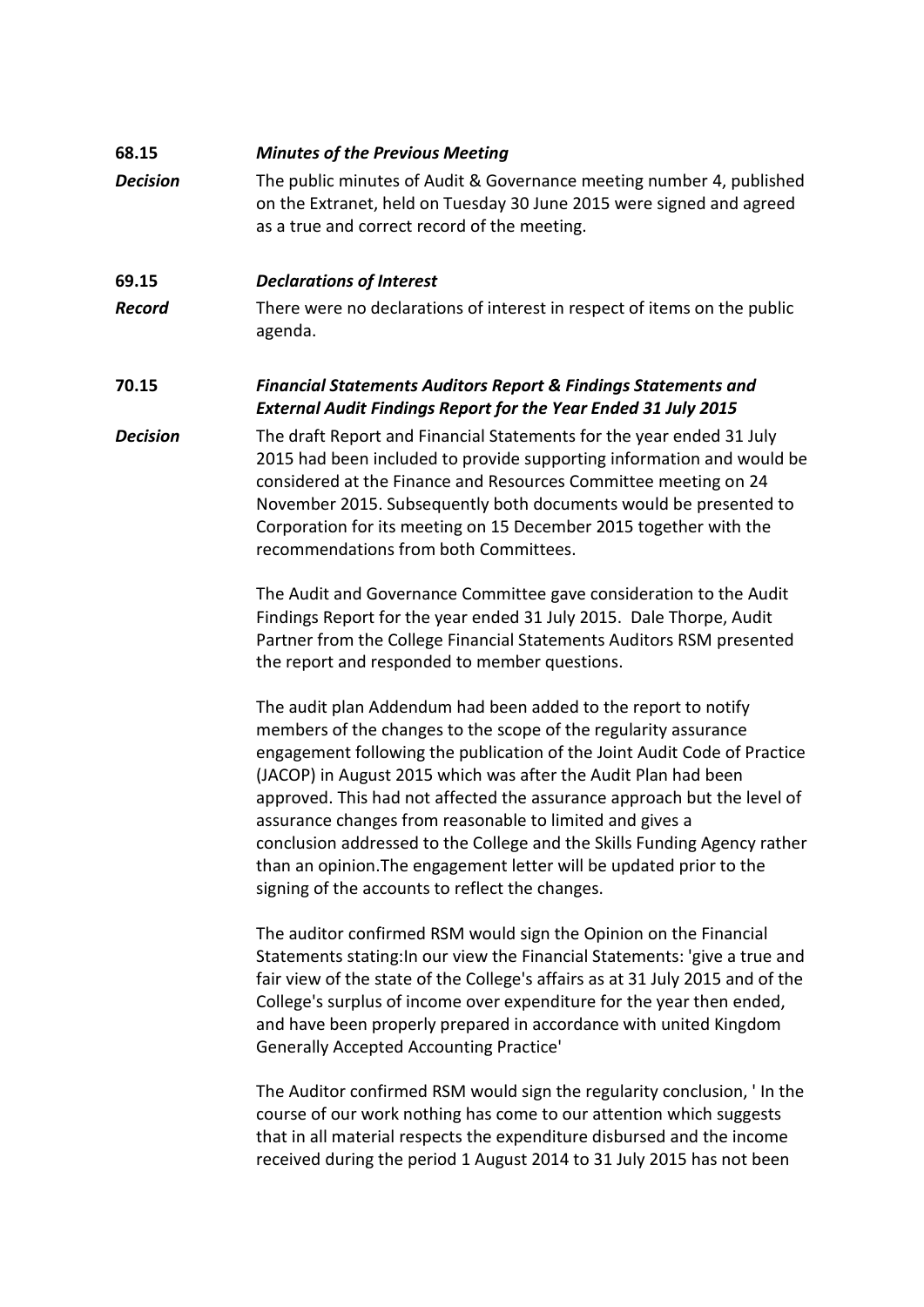applied to purposes intended by Parliament and the financial transactions do not conform to the authorities which govern them.'Both statements were lodged within the 'Myerscough College Report and Financial Statements for the year ended 31 July 2015'.

Audit & Governance Committee made comment on various aspects of the report as they considered it section by section.In the section, 'Audit and accounting issues identified during audit work', they commented on the recent audit on the withdrawals of apprentices requested by management after inaccuracies had been noted. The report concluded that the over-claim made was not material to the financial statements. Audit & Governance Committee sought further clarity on the matter and noted that College had proposed a manual adjustment which was rejected following external advice from RSM Funding Team. Errors had been corrected in-year before the submission of the September return and preparative of pre-audit accounts. Further context was provided through reference to the surplus recorded in the accounts evidencing the over-claim was too low a percentage to be material, therefore the Corporation statement on the College's regularity, propriety and compliance with the funding bodies terms and conditions of funding was positive. Amendments to the report were agreed prior to submission to Corporation for final approval.

In the section, 'Unadjusted, Adjusted Misstatements', three adjustments were made which were reclassifications on the balance sheet, concerning the apprenticeship numbers, capital grant, and building work in progress at the year end. None had any impact on the income expenditure report and all had been raised by management.

In the section, 'Internal Control Matters' four recommendations were made concerning, corporation tax, closure of an unused bank account, the IT server firmware and the register of related parties. The first matter would be referred to the Finance & Resources Committee.

The Audit representative responded to member questions regarding the formal opinion the Audit & Governance Committee was required to give to Corporation where it states it will have met its function according to the JACOP to 'assess and provide the Corporation with an opinion on the adequacy and effectiveness of the college corporations assurance arrangements, framework of governance, risk management and control processes for the effective and efficient use of resources, solvency, of the institution and the safeguarding of its assets.' He confirmed the Committees Annual Audit Report had the necessary scope.

Audit Committee thanked Dale Thorpe from RSM for presenting the reports and expressed its satisfaction with the findings noting that there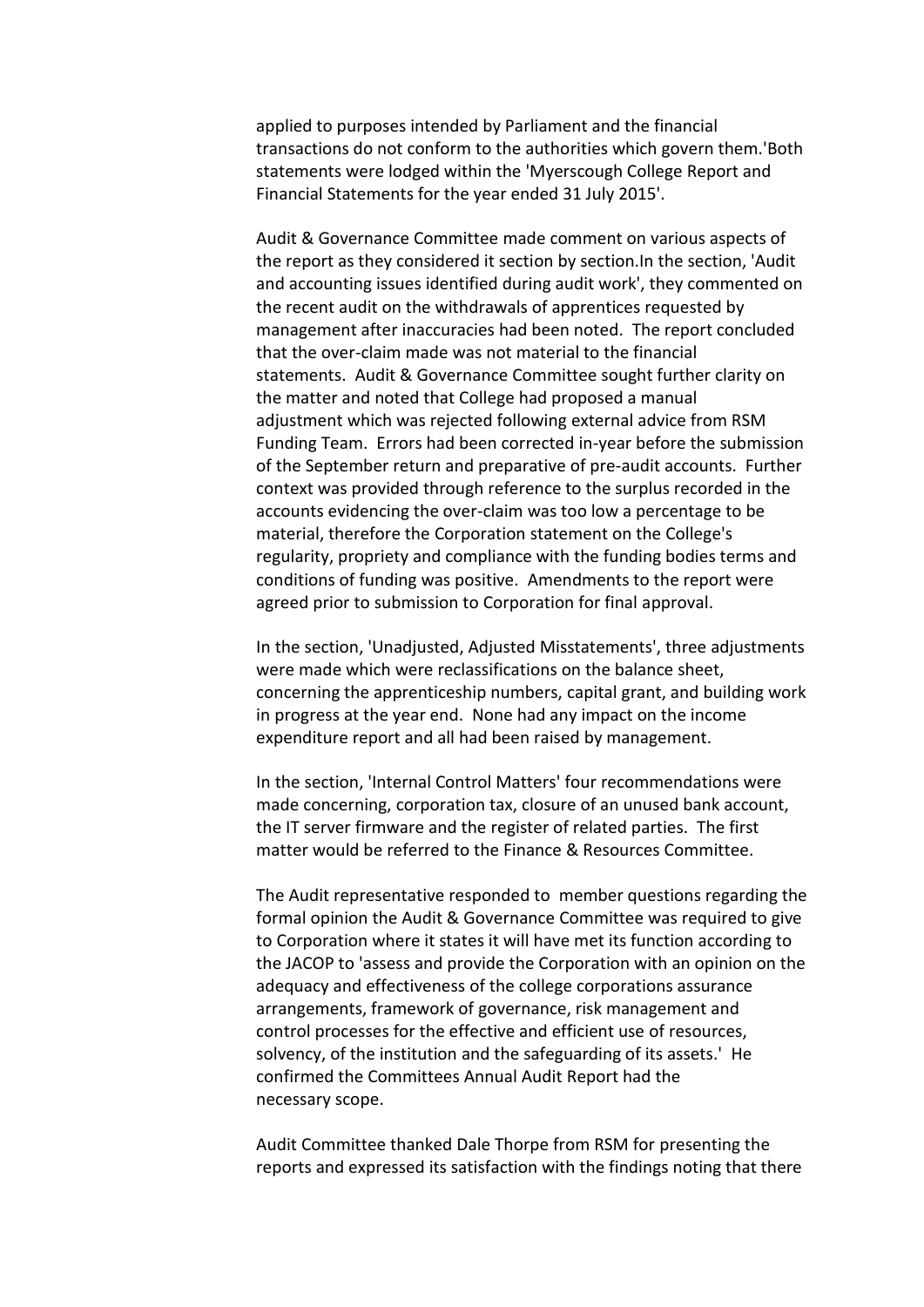were no changes to the accounts required and the final year outcome was in accordance with the pre-audit accounts. In turn Dale Thorpe commented on a clean audit and a smooth process and passed compliment to the finance team which was endorsed by the Committee.

### **Resolved:**

- i. **That the External Audit Findings Report for the year ended 31 July 2015 be commended to Corporation for approval subject to the agreed amendments.**
- ii. **That the Auditors Opinion in respect of the Financial Statements Audit and Conclusion in respect of the Regularity Audit for 2014 / 2015 be commended to Corporation for approval and signatures.**
- iii. **That the Letters of Representation be commended to Corporation for signature by the Chair and Principal subject to agreed amendments.**

# **71.15** *Draft Annual Report of the Audit Committee to the Principal / Chief Executive and Corporation for the year 2014 / 2015*

**Decision** Audit and Governance Committee gave consideration to the draft Annual Report of the Audit Committee to the Principal/Chief Executive and the Corporation for the year 2014 / 2015.

> The Clerk spoke to the report and members noted that in accordance with the Joint Audit Code of Practice the Audit & Governance Committee was required to give assurance to the Board. Members referred back to the discussions at the previous item, minute 70.15 and noted that the report stated:

'The Audit & Governance Committee is of the view that it has operated effectively and fulfilled its obligations as identified in its Terms of Reference. It is also of the opinion that the College's audit arrangements, the internal control systems, value for money policy and procedures, financial controls, framework of governance, risk management and control are adequate, operating effectively and its processes secure economy, efficiency and effectiveness and can be relied upon.'

The Clerk informed the Committee that the Code of Good Governance had been adopted by Corporation in July 2015 and as such a Search (Governor recruitment) Annual Report was required. As Audit & Governance Committee provided the Search function those activities were included in the report so fulfilling that requirement.

The report would be signed by the outgoing and incoming Chairs of Audit & Governance Committee and commended to Corporation for approval and onward transmission to the funding body.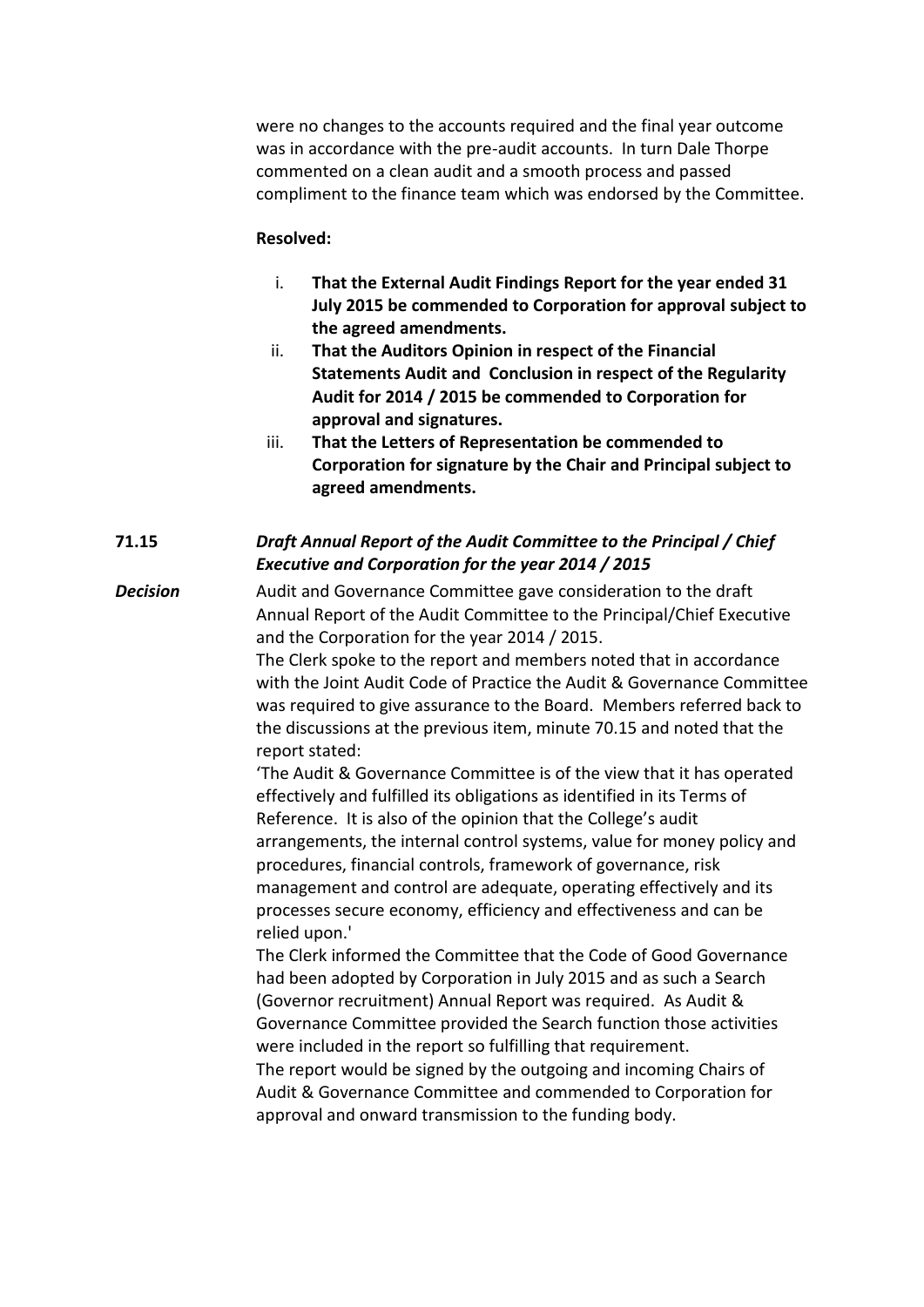Some minor amendments to ensure accuracy and correct typographical errors would be made before submission to Corporation and onward transmission to the Skills Funding Agency.

#### **Resolved:**

**That the draft Annual Report of the Audit & Governance Committee to the Principal / Chief Executive and Corporation for the year ended 31 July 2015 be accepted and commended to the Corporation.**

## **72.15** *Annual Risk Management Report 2014 / 2015*

**Decision** Consideration was given to the Annual Risk Management Report to the Audit Committee and Corporation for 2014 / 2015.The report listed the significant areas of risk for 2014 / 2015. The risk management plan was a live document that was regularly reviewed, assessed and reported on.

#### **Resolved:**

**That the Annual Risk Management report to the Audit Committee and Corporation 2014 / 2015 be accepted and commended to the Corporation as submitted.**

# **73.15** *Risk Management Plan (Full) 2015 / 2016*

**Decision** Consideration was given to the Risk Management Plan for 2015 / 2016. Risks were scored according to likelihood and effect using a 5x5 matrix to provide an overall risk factor score. The highest rated risk was 1a 'Impact of Government Cuts.'

> The register was a live document updated as situations arose and reviewed by Audit Committee on a quarterly basis.In response to questions:It was confirmed Area Reviews was included as a separate risk and meetings to discuss this were arranged with the Board and would continue at the Away Event in Janaury 2016 where the Board and Management would consider the strategic direction of the College.Members commented on various risks from which discussions and an amendment was agreed.

#### **Resolved:**

**That the full Risk Management Plan for 2015 / 2016 be commended to the Corporation.**

# **74.15** *Internal Audit Progress Report and Summary Report Update Consultation* Audit and Governance Committee considered the progress made in respect of the issues raised in the Internal Audit reports.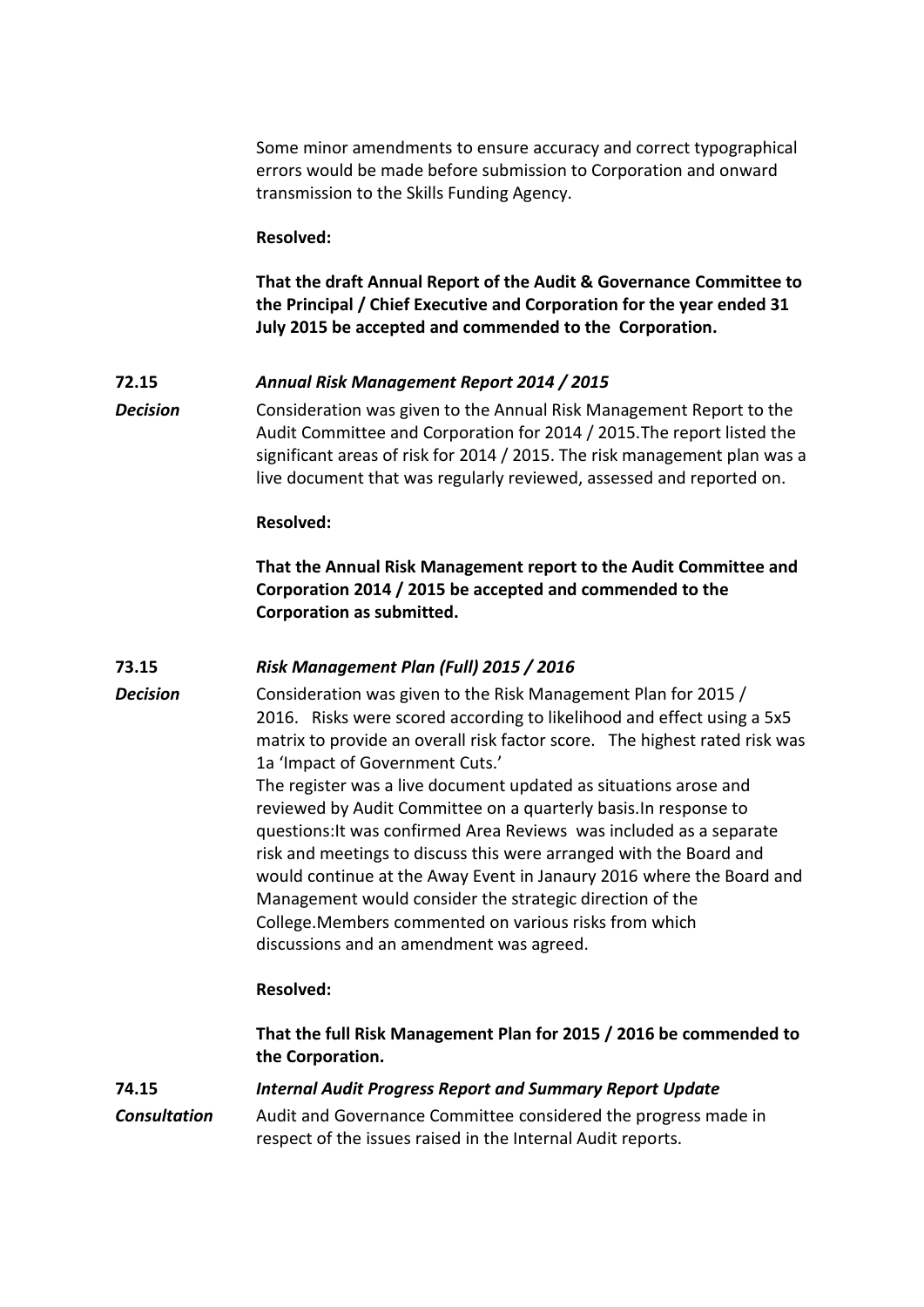The Internal Auditors used the College Risk Management Plan as the basis for the internal audit plan. Consideration was given to the progress made in respect of the issues raised in the Internal Audit reports from 2014 to 2015 detailed in the Progress Report and the Summary Report. Of the recommendations made 17 (68%) had now been implemented and 7 were on-going, 1 was no longer applicable and none were outstanding.

#### **Resolved:**

**That Audit Committee accepted and approved the report on progress made in respect of the issues raised in the Internal Audit Reports for 2014 / 2015 in the Progress Report and Summary Report.**

## **75.15** *Data Returns Report*

*Information* **Audit and Governance Committee is asked to receive the attached report which lists the completion and timing of statutory returns required by the relevant funding bodies.**

> The Data Returns Report provided assurance that all 2014 / 2015 and the first return of 2015 / 2016 had been submitted on time.

#### **Resolved:**

**That the Data Returns Report be received.**

## **76.15** *Draft Governance Self-Assessment Report*

**Decision** Audit & Governance Committee gave consideration to the Draft Governance Self-Assessment Report.Governance had self-assessed as a Grade 2 which had remained unchanged following the College validation process.95% of the Governor responses indicated 'Outstanding' or 'Good'.Areas for improvement were documented in the Governance Quality Improvement Plan.Those responses expressing a lower score than Good would be examined at the Away Event.Members engaged in discussions around the self-assessment and agreed it contained a high level of detail with Governors setting themselves high expectations.

## **Resolved:**

**That the Governance Self-Assessment Report 2014 / 2015 and Quality Improvement Plan 2015 / 2016 be approved for inclusion in the overall College Self-Assessment Report.**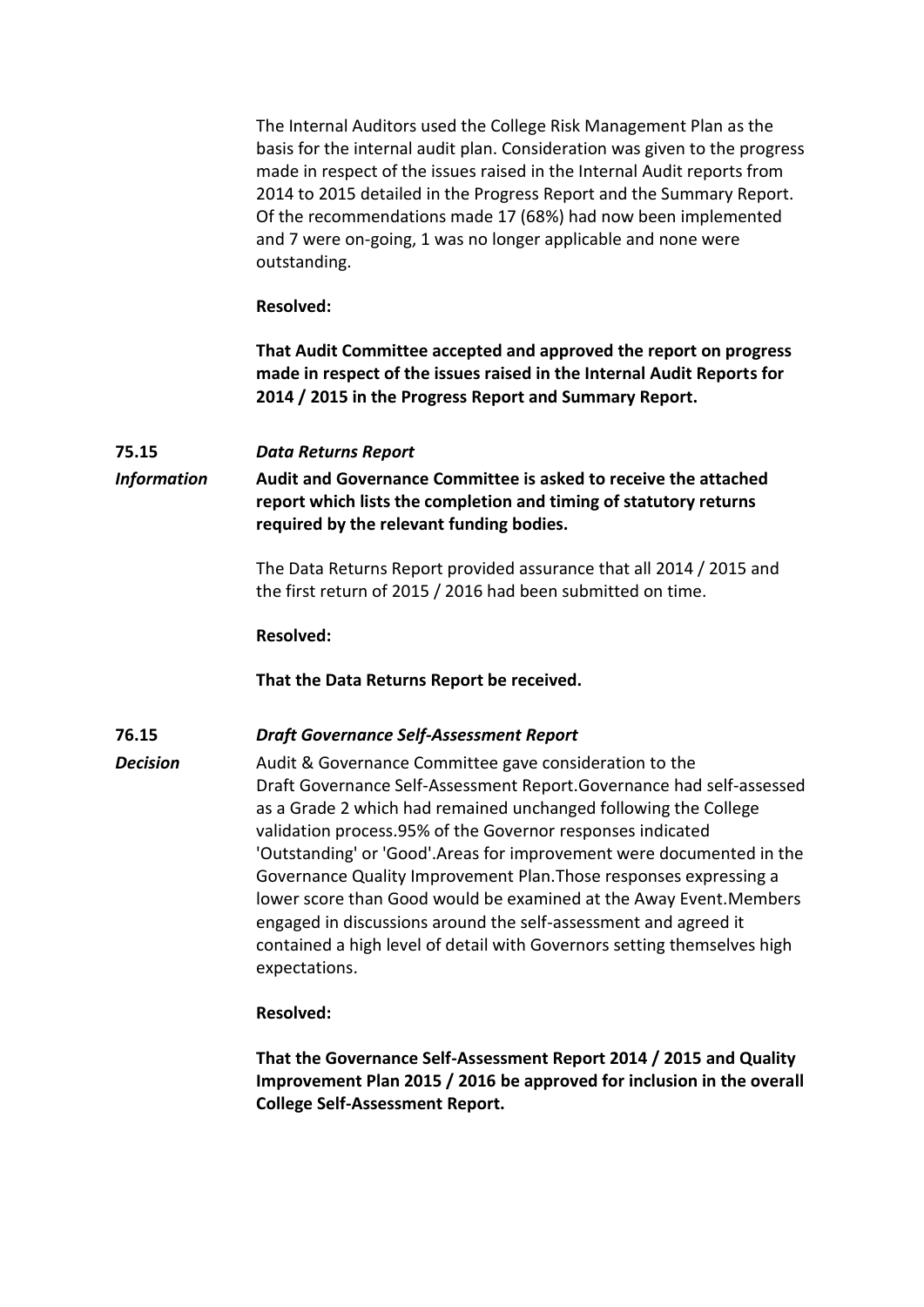# **77.15** *Corporation Vacancies*

- **Decision** Audit & Governance Committee gave consideration to the interview panel's report.Audit & Governance Committee concurred with the findings of the interview panel and noted that should Corporation make the recommended appointments there would still remain a vacancy for a full member of Corporation with a vacancy on the Finance & Resources Committee. **Resolved:**
	- i. **Corporation be recommended to appoint Jane Booker as a full member of Corporation to join Audit & Governance Committee commencing 1 January 2016**
	- ii. **Corporation be recommended to appoint Richard Furnival as a Co-opted Committee Member of Finance & Resources Committee commencing 1 January 2016**

## **78.15** *Co-opted Committee Member Appointments*

*Decision* There was provision for appointment of 2 Co-opted Committee members on the Audit & Governance, Finance & Resources, and Quality & Standards Committees. The term of office for Naveed Sharif as a Coopted Member of the Quality and Standards Committee expires on 31 December 2015 at which time he would have completed seven one year terms of office. Co-opted Committee members are appointed for 1 year terms and may serve up to 8 one year terms. The Committee gave consideration to the position and taking into account Naveed's current leave of absence decided not to recommend re-appointment and leave the position vacant. Members were appreciative of Naveed's contributions, involvement and service to the College.

# **Resolved:**

**That on conclusion of Naveed' Sharif's one year term of office on 31 December 2015 Corporation be recommended to leave the position vacant.**

# **79.15** *Skills Audit 2015*

*Consultation* Audit & Governance Committee gave consideration to the results of the Skills Audit 2015. The Skills Audit was a useful tool in identifying the overall make-up of the Board as well as to identify strengths and gaps in skills on the Board for recruitment and training purposes.The report matched responses to questions depicted in graphical form and illustrated a strong and diverse Board.

## **Resolved:**

**That the Skills Audit 2015 be received.**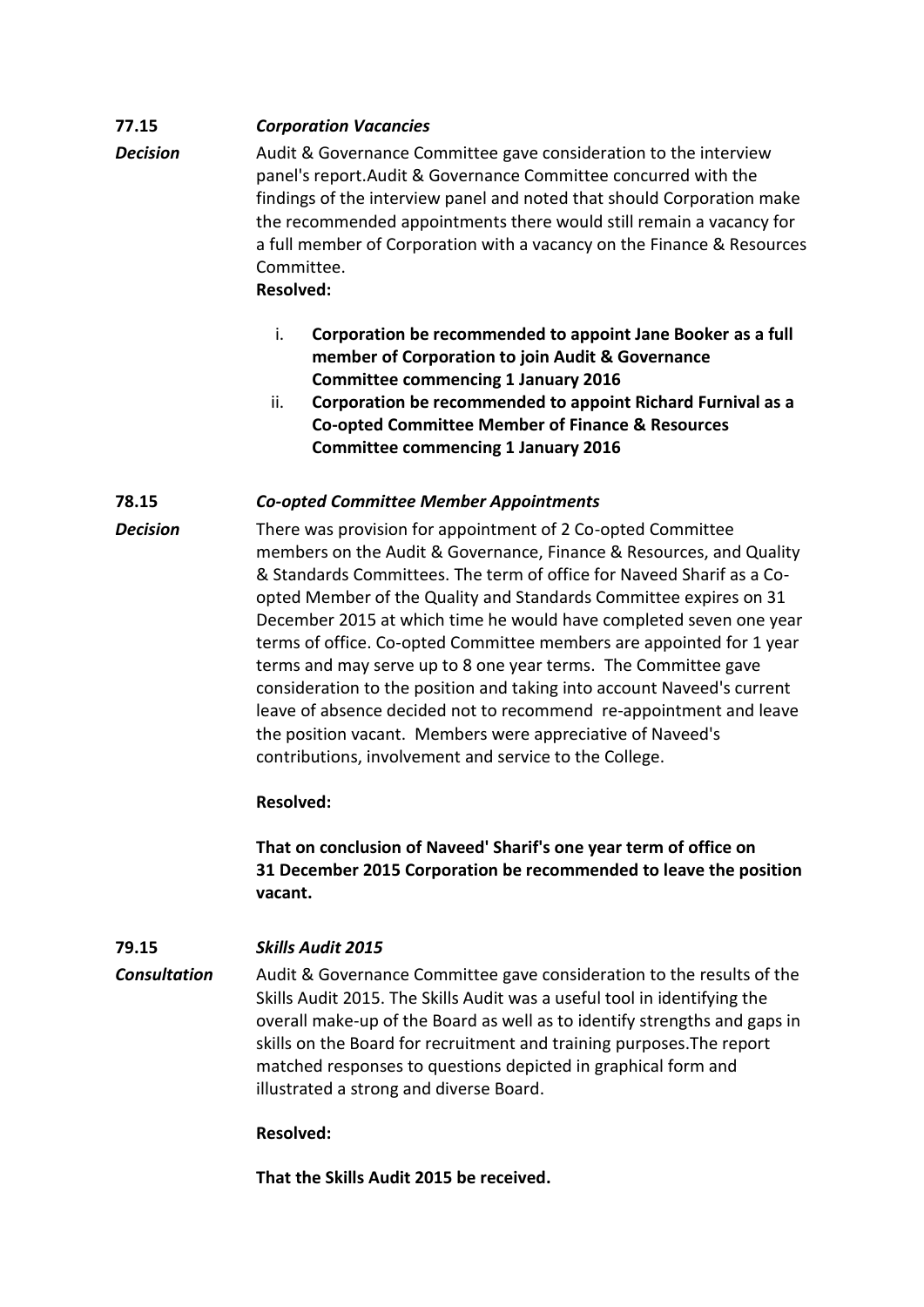# **80.15** *Annual Review of Decision Making processes of the Corporation*

**Decision** The Provider Financial Assurance (PFA) review of the effectiveness of financial management and governance at Myerscough, undertaken in January 2003, recommended that the Corporation carry out a full review of its decision making processes annually. This requirement arises from the press release issued by Baroness Blackstone in April 1999 which stated that each college must review annually its decision making process and such reviews must be recorded in the Corporation minutes.

> The following from the decision making process were considered: Corporation Structure Standing Orders Code of Conduct Members agreed that the above documents remained fit for purpose.

In accordance with the Code of Good Governance the Terms of Reference of individual Committees would be reviewed at the next meeting of each relevant Committee.

#### **Resolved:**

**The Committee expressed its satisfaction with the above documents and that they remained fit for purpose.**

## **81.15** *Governor Training*

*Consultation* The Governor Workshop on Area Reviews had taken place prior to the

meeting with good attendance and had built a good foundation for continuation at the next meeting on Area Reviews to be held on 8 December 2015. Training was planned as:1 December 2015 - 6.00pm Governor Workshop – College Self-Assessment report. Buffet from 5.30pm

8 December 2015 – 2.00pm Governor Workshop – Area Review.

15 December 2015 – 4.30pm Prevent Training – Prior to Corporation meeting

## **Resolved:**

**That the training update be received.**

## **82.15** *Home Office Inspection - Tier4 Visa*

*Information* Audit & Governance Committee was informed that an unscheduled inspection by the Home Office regarding the Tier4 Visa had taken place. The visit may have been prompted by an increase in students from an area outside the European Union. No formal correspondence